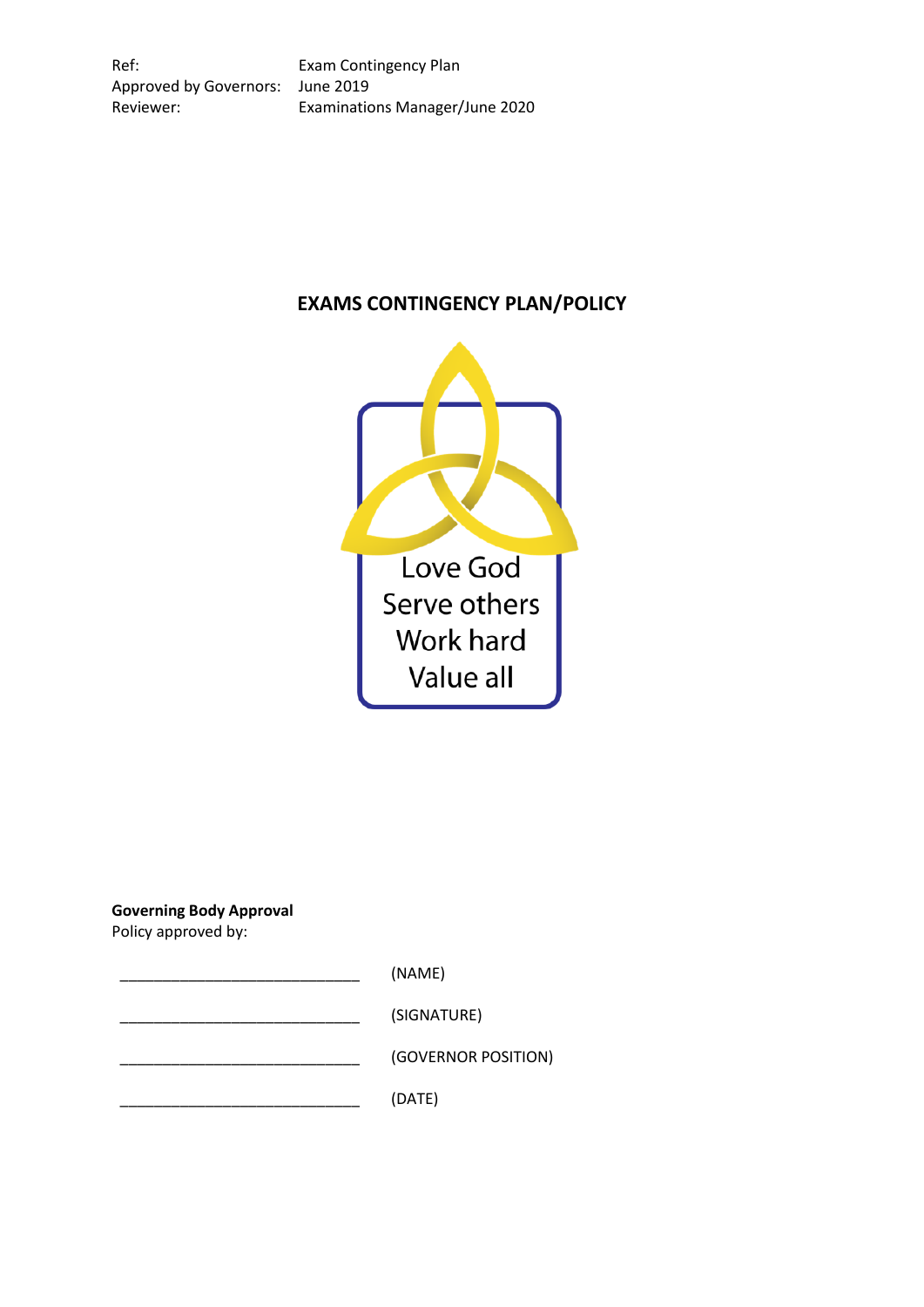## [Statement of intent](#page-2-0)

- 1. [Legal framework](#page-3-0)
- 2. [Responsibilities of the school](#page-3-1)
- 3. [Absence of examination officer](#page-3-2)
- 4. [Centre is unable to open](#page-3-3)
- 5. [Disruption of teaching time](#page-4-0)
- 6. [Distribution of examination papers](#page-4-1)
- 7. [Candidate unable to take examination](#page-5-0)
- 8. [Invigilators](#page-5-1)
- 9. [Examination room](#page-5-2)
- 10. [IT systems](#page-6-0)
- 11. [Transportation of completed scripts](#page-6-1)
- 12. [Assessment evidence is unavailable](#page-6-2)
- 13. [Disruption in the marking schedule](#page-7-0)
- 14. [The results schedule](#page-7-1)
- 15. [Distributing results](#page-7-2)
- 16. [Monitoring and review](#page-7-3)

Appendix A – [Exam day programme](#page-8-0)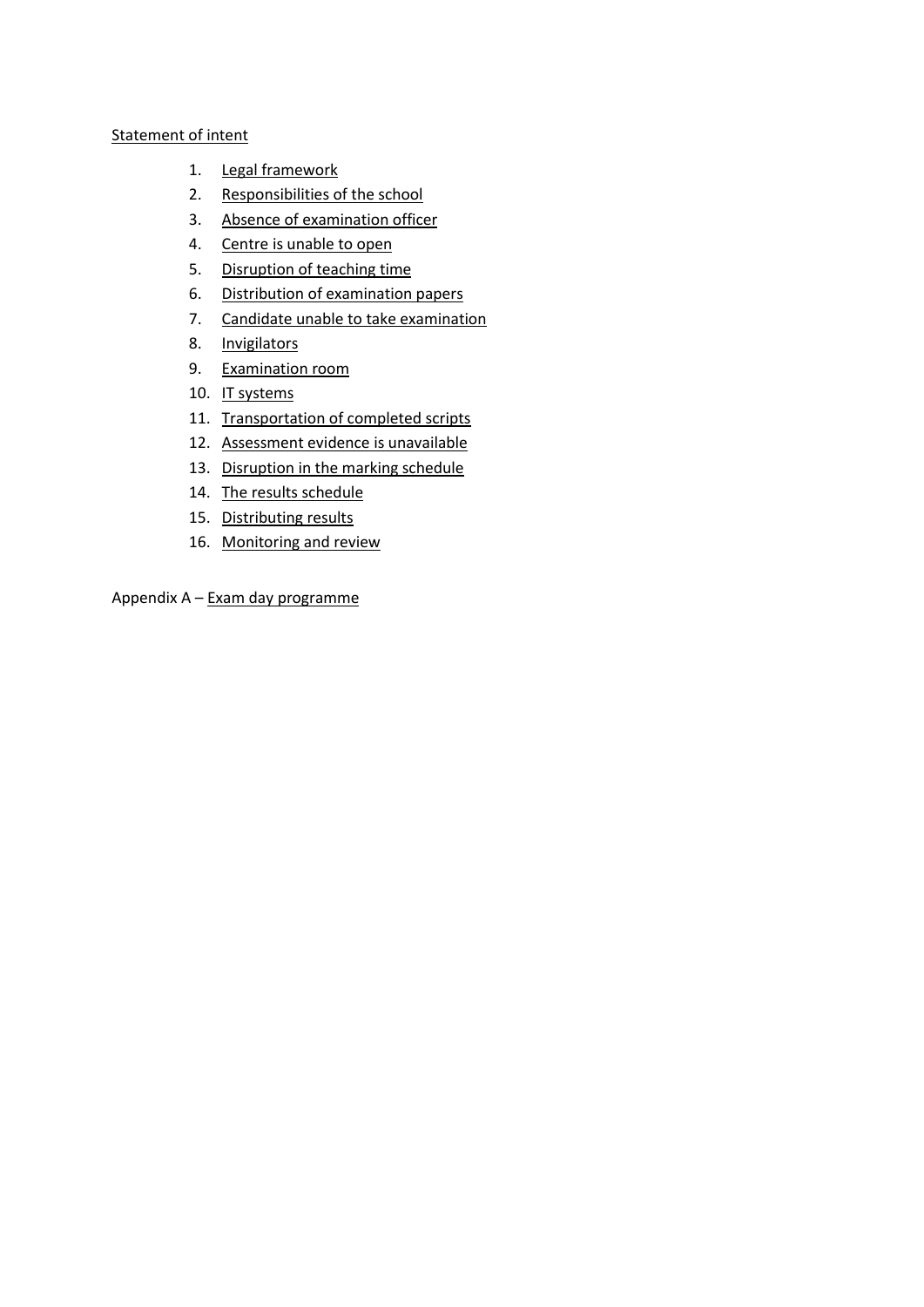| Ref:                             | Exam Contingency Plan          |
|----------------------------------|--------------------------------|
| Approved by Governors: June 2019 |                                |
| Reviewer:                        | Examinations Manager/June 2020 |

## <span id="page-2-0"></span>**Statement of intent**

The Examination Contingency Plan is in place to ensure a consistent and effective response in the event of major disruption to the examination system at Blessed Trinity RC College.

Blessed Trinity RC College will implement this plan if serious interference to the examination system is experienced, affecting significant numbers of candidates across several awarding bodies, such as widespread illness, travel disruption, bad weather or power failures.

In the occurrence of such an event, any actions taken will be subject to the advice of the official agencies dealing with the specific circumstances being faced, for instance the police.

The priority when implementing this plan will be to maintain the following three principles:

- Deliver assessments to published timetables
- Deliver results to published timetables
- Comply with regulatory requirements in relation to assessment, marking and standards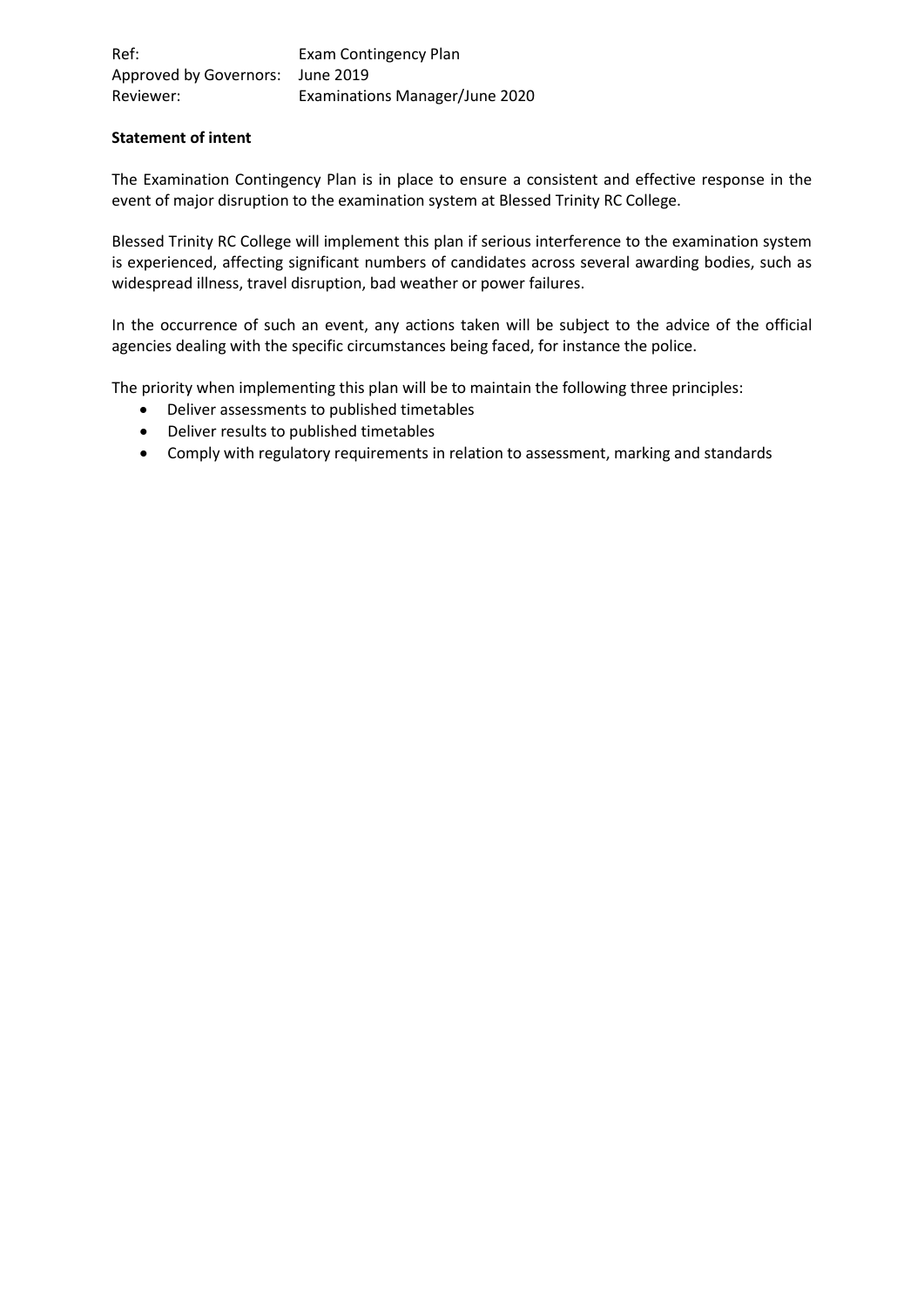| Ref:                             | Exam Contingency Plan          |
|----------------------------------|--------------------------------|
| Approved by Governors: June 2019 |                                |
| Reviewer:                        | Examinations Manager/June 2020 |

#### <span id="page-3-0"></span> $1.$ **Legal framework**

- 1.1. This policy has due regard to legislation in accordance with examination awarding bodies and the Joint Council for Qualifications (JCQ).
- 1.2. All staff will ensure that they adhere to and implement the requirements of any equality legislation.

#### <span id="page-3-1"></span> $2.$ **Responsibilities of the school**

- 2.1. It is the responsibility of Blessed Trinity RC College to communicate with pupils, parents and carers, ensuring that they are made aware of any issues that arise.
- 2.2. The school is responsible for preparing all pupils for examinations.
- 2.3. Blessed Trinity RC College will ensure that examinations and assessments are conducted under the conditions prescribed by awarding bodies.
- 2.4. The school is responsible for liaising with awarding bodies in the event of an issue concerning examinations arising.
- 2.5. Blessed Trinity RC College will offer a post results service and ensure that pupils are given the details of this service.
- 2.6. It is the responsibility of the school to explore the opportunities for alternative arrangements if the centre cannot open for examinations, and the school will agree such arrangements with the relevant awarding bodies prior to the event.
- 2.7. It is the responsibility of the headteacher to appoint an appropriate examination officer within the school, whose role it is to organise and manage all examinations.
- 2.8. Blessed Trinity RC College will ensure that the examination officer undertakes annual data collection exercises in order to collate information on qualifications.
- 2.9. The headteacher and examination officer will create an annual exam plan for the school, which identifies essential key tasks, dates and deadlines.
- 2.10. It is Blessed Trinity RC College's responsibility to ensure that assessment materials and candidates' work are stored under secure conditions.
- 2.11. The examination officer is responsible for ensuring that the school's internal assessment marks and samples of candidates' work is submitted to awarding bodies, as well as external moderators.
- 2.12. The SENCO is responsible for approving access arrangements and collating evidence to support the need for special requirements.

#### <span id="page-3-2"></span> $3<sub>1</sub>$ **Absence of examination officer**

- 3.1. In the absence of the examination officer during peak examination periods, the necessary tasks will be undertaken by the headteacher and the senior leadership team (SLT).
- 3.2. The SLT will appoint a 'deputy' to cover a role or task.
- 3.3. Where cover for the role of examination officer is unavailable, the examination officer of another school can be approached to provide assistance.
- 3.4. The school will endeavour to brief all candidates on exam timetables and the relevant awarding body's information.
- 3.5. In the event that the examination officer experiences an extended absence at key points in the examination cycle, annual data collection exercises to collate information on qualifications will be undertaken by the SLT.
- 3.6. All assessment related procedures and tasks undertaken in the absence of the examination officer will be documented, in order to ensure that all information held by the examination officer is kept up-to-date.

#### <span id="page-3-3"></span>4. **Centre is unable to open**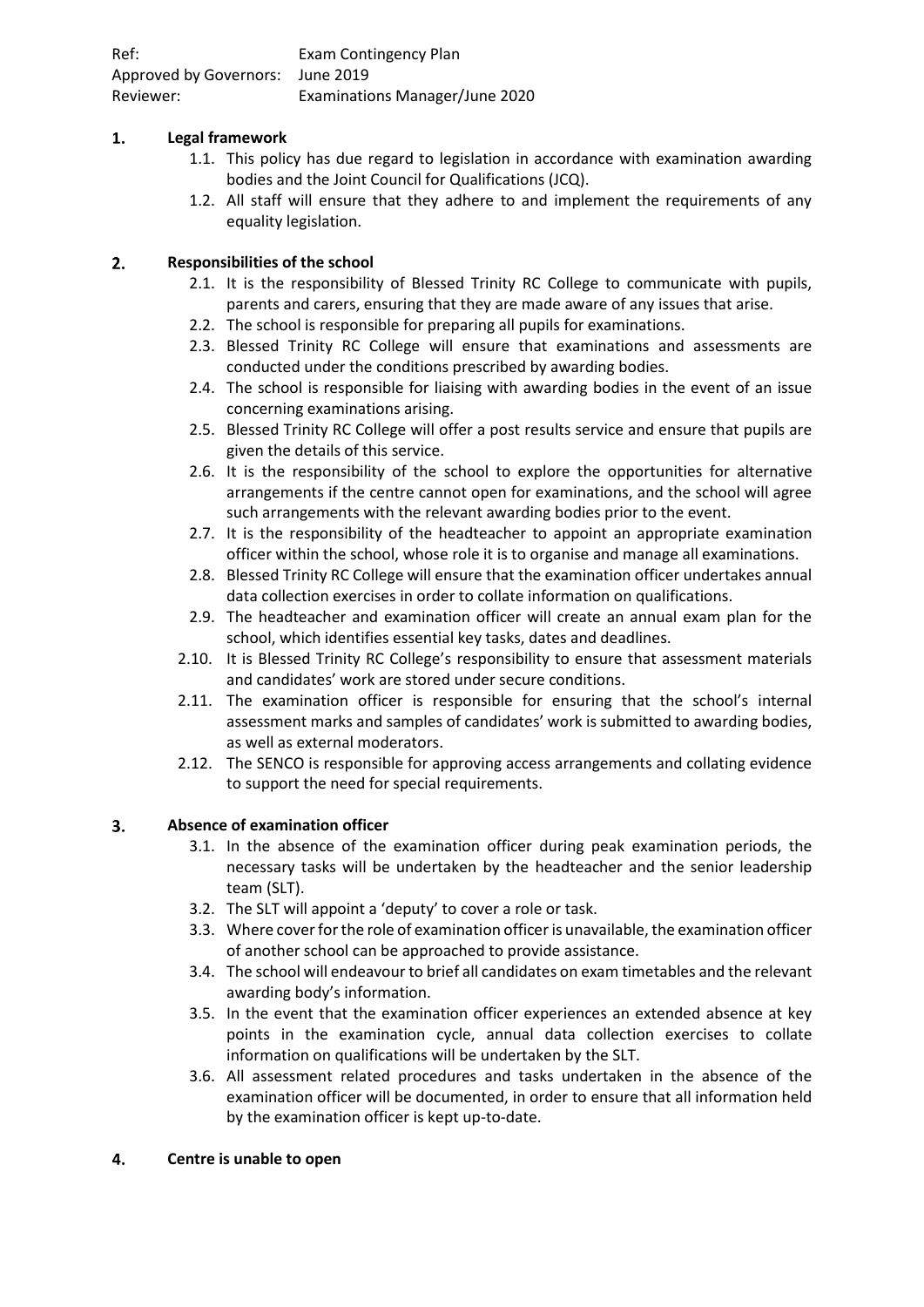| Ref:                             | Exam Contingency Plan                 |
|----------------------------------|---------------------------------------|
| Approved by Governors: June 2019 |                                       |
| Reviewer:                        | <b>Examinations Manager/June 2020</b> |

- 4.1. In the event that Blessed Trinity RC College is unable to open as normal for scheduled examinations, the examinations officer will inform each awarding body which examinations are due to be taken as soon as possible.
- 4.2. The headteacher is ultimately responsible for deciding whether it is safe for the school to open.
- 4.3. When considering whether the school will open as normal, the headteacher will take advice, or follow instructions, from relevant local and national agencies.
- 4.4. In the event that the school is unable to open, where possible, Blessed Trinity RC College will open for examinations and examination candidates only.
- 4.5. The school will use alternative venues in agreement with relevant awarding bodies, such as sharing facilities with another school.
- 4.6. Where possible, Blessed Trinity RC College will offer candidates an opportunity to sit any examinations missed at the next available exam series.
- 4.7. In the event of partial or whole exam disruption, the school will apply to awarding bodies for special consideration for candidates who were affected by the disruption.
- 4.8. Where possible, Blessed Trinity RC College will offer candidates an opportunity to sit any examinations missed at the next available series.

#### <span id="page-4-0"></span>5. **Disruption of teaching time**

- 5.1. Where there is disruption to teaching time, or pupils do not receive the provision of normal teaching and learning, it is Blessed Trinity RC College's responsibility to ensure that pupils are prepared for the examinations as usual.
- 5.2. During the extended absence of teaching staff at key points in the exam cycle, the SLT will provide the examination officer with details of estimated and final entries for exams.
- 5.3. In the absence of the necessary teaching staff, the SLT will provide the examination officer with estimated grades and coursework marks, as well as ensuring that coursework samples are transmitted to moderators.
- 5.4. The school will communicate with parents, carers and pupils about the potential for disruption to teaching time and Blessed Trinity RC College's plans to address this problem.
- 5.5. The teaching provision for pupils who will be facing examinations shortly will be priority.
- 5.6. Where appropriate, the school will advise pupils to sit examinations in the next available series.
- 5.7. During major disruption, Blessed Trinity RC College will strive to continue teaching all pupils, either through an alternative method of learning or at a different venue.

#### <span id="page-4-1"></span>6. **Distribution of examination papers**

- 6.1. If there is disruption to the distribution of exam papers to test centres in advance of examinations, it is the examination officer's responsibility to communicate with awarding bodies to organise alternative delivery of exam papers.
- 6.2. Blessed Trinity RC College will always source a reliable courier for the delivery of examination papers, as well as organise an alternative service for the delivery of hard copies.
- 6.3. Where possible, the relevant awarding body will provide the school with electronic access to examination papers via a secure external network.

Examination papers will be faxed to Blessed Trinity RC College if electronic transfer is not possible. It is the responsibility of the examination officer to ensure that copies are received, collated and stored under secure conditions.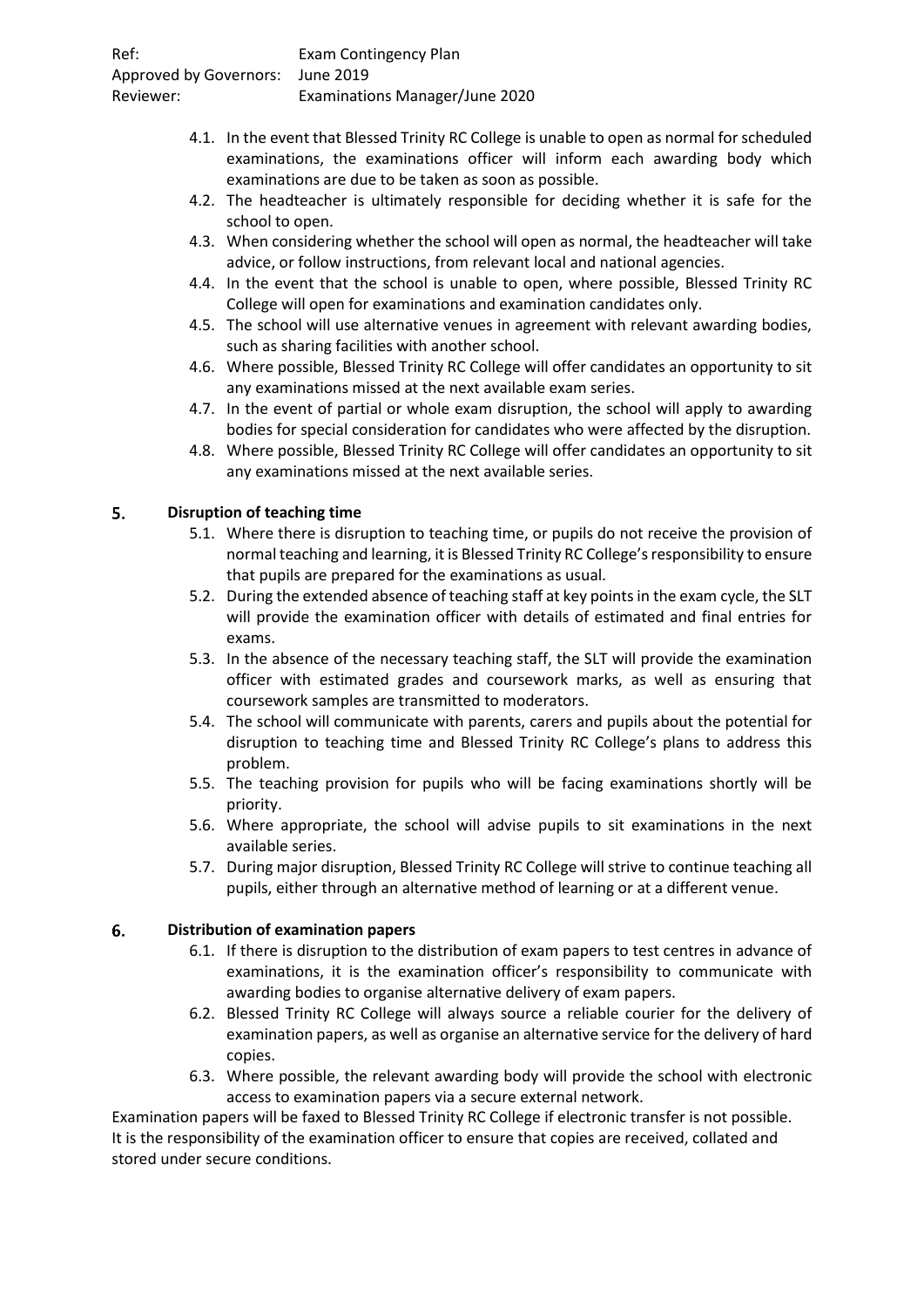| Ref:                             | Exam Contingency Plan          |
|----------------------------------|--------------------------------|
| Approved by Governors: June 2019 |                                |
| Reviewer:                        | Examinations Manager/June 2020 |

6.4. Blessed Trinity RC College will strive to ensure that students are able to proceed with taking examinations without having to reschedule examinations.

#### <span id="page-5-0"></span> $\overline{7}$ . **Candidate unable to take examination**

- 7.1. When a pupil is unable to attend the school in order to complete an examination as normal, it is the responsibility of the school to communicate with the relevant awarding body to make them aware of the issue.
- 7.2. Blessed Trinity RC College will effectively and efficiently communicate with parents, carers and pupils regarding solutions to the problem.
- 7.3. Blessed Trinity RC College will utilise the school's own transport facilities in order to transport candidates who would otherwise be unable to attend the examination.
- 7.4. It is the examination officer's responsibility to liaise with pupils involved to identify whether the examination can be sat at an alternative venue, in agreement with the relevant awarding bodies.
- 7.5. The pupils involved will be given the opportunity to sit any examinations missed at the next available series.
- 7.6. Where appropriate, the examination officer will apply to awarding bodies for special consideration for pupils.

Pupils are only eligible for special consideration if they have been fully prepared, and have covered the whole course, but their performance during the examination is affected by adverse circumstances beyond their control.

If a pupil chooses not to sit an examination for other reasons, they should be aware that special consideration rules will not apply.

> 7.7. Latecomers will be permitted to take their examination, provided that they are within the awarding body's regulations.

#### <span id="page-5-1"></span>8. **Invigilators**

- 8.1. Blessed Trinity RC College will ensure that all invigilators who are being used are appropriately trained and suitable for the job.
- 8.2. The examination officer will endeavour to confirm the full attendance of invigilators prior to the examination date.
- 8.3. It is the examination officer's responsibility to maintain a panel of suitable invigilators which can be called upon in the event of a shortfall.
- 8.4. Provisional timetables and estimated entry information will be used to determine the number of invigilators required.
- 8.5. Where there is a shortage of invigilators, the examination officer and SLT team will cover any absences.
- 8.6. It is the responsibility of the headteacher to ensure that recruitment and training of invigilators is completed well in advance of examination dates.
- 8.7. A review of available invigilators will be conducted prior to the examination period, in which invigilators' availability for the next exam series will be confirmed, allowing time for any amendments or training.

#### <span id="page-5-2"></span> $9.$ **Examination room**

9.1. The examination officer will ensure that there are a sufficient number of rooms available during peak exam periods.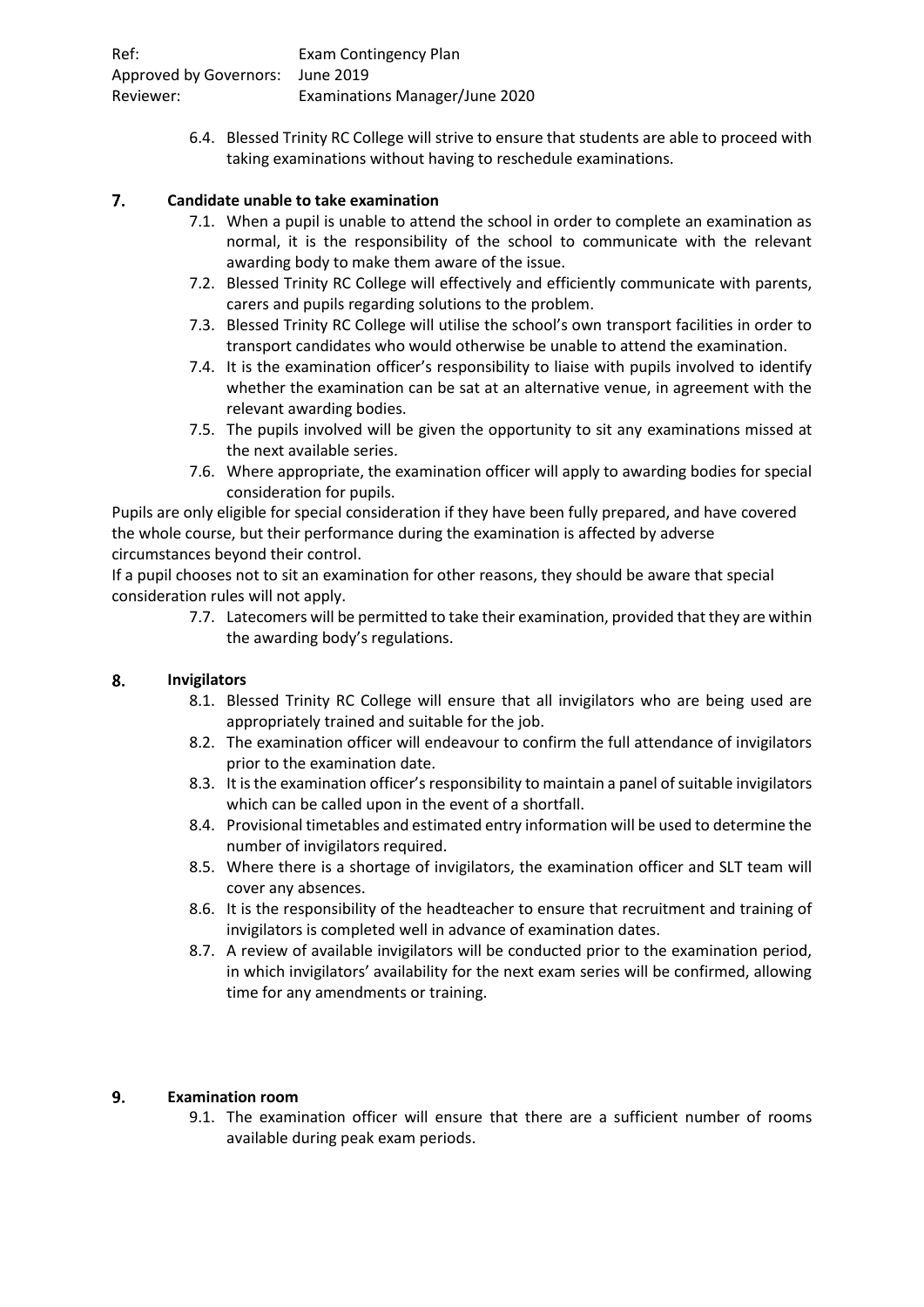| Ref:                             | Exam Contingency Plan          |
|----------------------------------|--------------------------------|
| Approved by Governors: June 2019 |                                |
| Reviewer:                        | Examinations Manager/June 2020 |

- 9.2. It is the responsibility of the examination officer to ensure that all rooms utilised for examinations are appropriate, such as lack of noise, large enough to allow for a desk per pupil and IT facilities where necessary.
- 9.3. Rooms will be suitably allocated and timetabled well in advance.
- 9.4. In the event of an emergency, the theatre will be utilised for examination purposes.
- 9.5. The examination officer will ensure that appropriate rooms are arranged in advance for pupils sitting examinations who have special requirements and adjustments.
- 9.6. Where necessary, pupils will be moved from normal classrooms to allow candidates to sit examinations in accordance with the timetable.

#### <span id="page-6-0"></span>10. **IT systems**

- 10.1. In the event that IT systems fail during peak examination periods, the relevant awarding bodies will be informed immediately.
- 10.2. If systems fail at the final entry deadline, the relevant awarding bodies will be informed and an extension to the deadline will be requested.
- 10.3. Blessed Trinity RC College will ensure that during the exam cycle there will be an ICT team on standby in order to repair systems in the event of failure or damage.
- 10.4. Where a failure of IT systems results in serious disruption of the examination, special consideration can be applied for.
- 10.5. In the event of IT systems failing during the distribution of candidate results, Blessed Trinity RC College will advise of alternative sites where results can be obtained.

#### <span id="page-6-1"></span>11. **Transportation of completed scripts**

- 11.1. If there is a delay in the normal collection and transportation arrangements for completed examination scripts, Blessed Trinity RC College will seek advice from the relevant awarding bodies and collection agencies.
- 11.2. Blessed Trinity RC College will not make arrangements for the transportation of completed examination papers without the prior approval of the relevant awarding bodies.
- 11.3. The school will ensure that completed examination papers are stored securely, with limited personnel access, until collection.
- 11.4. In the event of disruption of the transportation of completed exam scripts, it is the responsibility of the examination officer to communicate continuously with the relevant awarding bodies throughout the incident, until the issue is appropriately resolved.
- 11.5. Blessed Trinity RC College will always aim for scripts to be collected and delivered to awarding bodies without delay.

#### <span id="page-6-2"></span> $12.$ **Assessment evidence is unavailable**

- 12.1. The following procedure should be followed in the event of large scale damage to, or destruction of, completed examination scripts or assessment evidence before it has been marked.
- 12.2. It is the responsibility of the headteacher to immediately inform the relevant awarding bodies of the issue.
- 12.3. The headteacher or examinations officer will discuss the possible courses of action with the pupil involved and their parent/carer.
- 12.4. Where possible, the awarding body will generate candidate marks for the affected assessments based on other appropriate evidence of the candidate's achievement, such as other coursework.
- 12.5. Whether evidence is classed as 'appropriate' is defined by the awarding body in consultation with the regulators.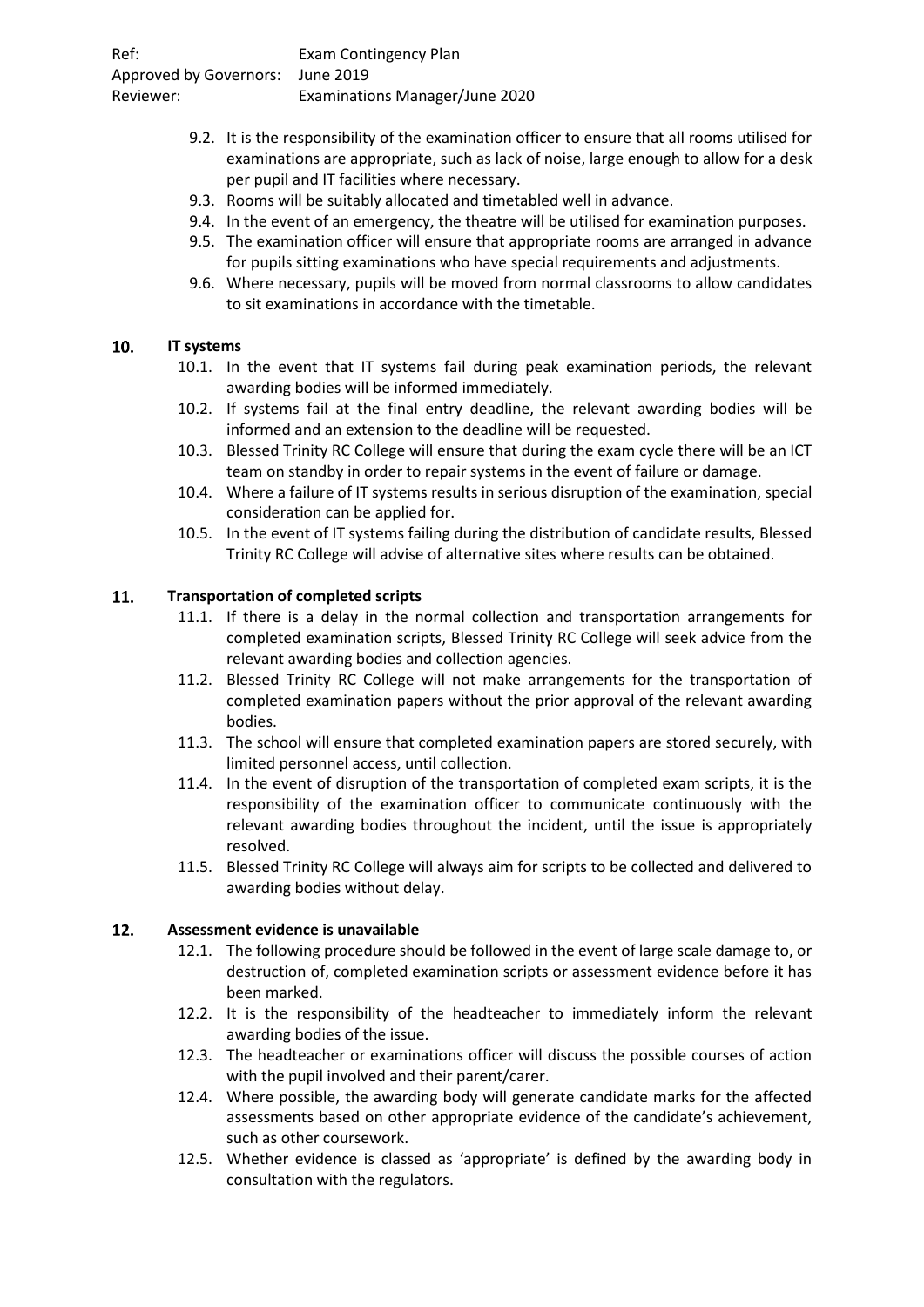| Ref:                             | Exam Contingency Plan          |
|----------------------------------|--------------------------------|
| Approved by Governors: June 2019 |                                |
| Reviewer:                        | Examinations Manager/June 2020 |

- 12.6. Where appropriate, the candidate will be given the opportunity to retake the assessment that has been affected at a subsequent assessment window.
- 12.7. Blessed Trinity RC College will seek further advice from the relevant awarding body involved in the incident.

#### <span id="page-7-0"></span>13. **Disruption in the marking schedule**

- 13.1. If the examination board markers are unable to mark examination scripts, resulting in a risk to the delivery of results by scheduled dates, the awarding bodies will reallocate scripts to available markers.
- 13.2. It is the awarding body's responsibility to recruit, train or re-standardise qualified new markers in order to meet the scheduled result dates.
- 13.3. The awarding body is responsible for prioritising the marking of examination scripts based on results dates, UCAS deadlines and qualifications that require further study.

#### <span id="page-7-1"></span>14. **The results schedule**

- 14.1. Blessed Trinity RC College will always act with the aim of issuing results to pupils on the scheduled dates and will continuously communicate with awarding bodies to ensure the dates are met.
- 14.2. If awarding bodies face delays in meeting the planned schedule for issuing results, they will establish priorities for processing results in line with UCAS and Central Applications Office deadlines.
- 14.3. In the case of a disruption to the issuing of results, the awarding body will liaise with relevant organisations regarding individual pupil's progression to further and higher education.
- 14.4. Blessed Trinity RC College will ensure that they keep continuous communication with awarding bodies and are kept up-to-date regarding the progress of the marking system, in order to limit the potential damage of result deadlines not being met.

#### <span id="page-7-2"></span> $15.$ **Distributing results**

- 15.1. Blessed Trinity RC College is committed to ensuring that candidates receive their examination results in a timely manner.
- 15.2. Blessed Trinity RC College will make arrangements to access results at alternative premises in the event that the school is unable to access or manage the distribution of results to candidates.
- 15.3. If the school is unable to open to distribute examination results, Blessed Trinity RC College will share facilities with other institutes, where possible.
- 15.4. The examination officer will contact awarding bodies regarding alternative arrangements for exam results in order to gain prior approval.
- 15.5. Where possible, Blessed Trinity RC College will provide pupils access to receiving results online.

#### <span id="page-7-3"></span>16. **Monitoring and review**

- 16.1. This policy will be reviewed every year by the headteacher and examinations officer.
- 16.2. Throughout the year, this policy will be monitored, with any information gathered through the implementation of the policy being used to further develop and progress the contingency plan.